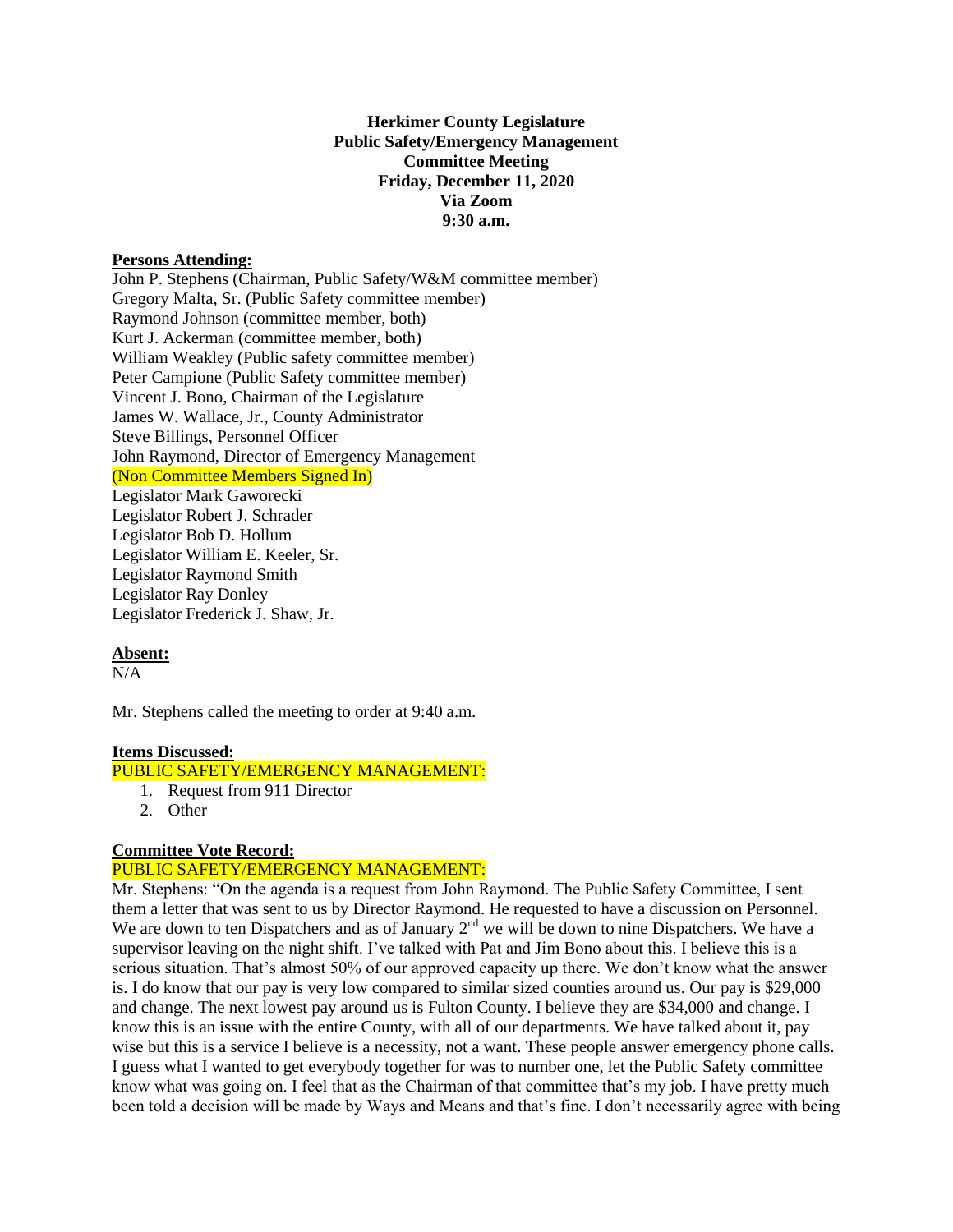cut out of that but if that's the way it goes then that's the way it goes. I think at least the Chairman or the Vice Chairman of Public Safety should be involved in those discussions but apparently that's not the way it's going to go."

Mr. Ackerman: "John, can I ask a question just to educate me and maybe some of the others. How many people you say were hit like sixteen is their number, is that part time full time or both? How many do we have on at a time on a shift?"

Mr. Stephens: "We had sixteen full time positions in the budget. Dispatch positions. That includes Dispatchers and Supervisors. There are three people on at a time. We approved it to have four people be on at a time so there should be four people on a shift. There is four people on from six in the morning until six at night, there is four people on from six at night until six in the morning. We have two part-time Dispatchers currently on the books. One retired, I guess is the best way to put it. Way back before the pandemic hit and John approached him and asked him to come back and help out and he did. He is leaving again at the end of December. Unless John can sweet talk him back to help us out some more but he is gone and our other part-time Dispatcher is seventy-one years old so how much longer is he going to stick around. That's it for our part-time staff as far as Dispatchers in the room the cover shifts."

Mr. Johnson: "Is there somewhere we can tie it in with the college and make it an internship program and get the college kids to work part-time there?"

Mr. Stephens: "I'm not against anything Ray. You know, right now this is an issue. We need a plan for the immediate future. If one person comes into that room and is sick with whatever is going on, we are not going to have enough people to work there. Our crews right now are covering overtime left and right and I have information here from September all the way through to current date. They are just getting burnt out. Look, I know it's not a physically demanding job, I know that, I worked there but mentally being there for twelve hours is tough. These folks to me do a great job, they handle a lot of stuff. Some stuff they handle I don't think they should be handling but that's what we have decided to do with them up there. But, you are going from sixteen down to nine. Right now we are only at ten."

Mr. Johnson: "I have a sheet with twelve names on it."

Mr. Stephens: "Correct but we have other positions approved that aren't filled."

Mr. Johnson: "Say COVID hits what more is \$5,000 going to matter? That doesn't solve the COVID issue."

Mr. Stephens: "Well, no it doesn't. I understand your question Ray but if you have one shift affected, right now you can't bring in somebody from another shift to cover that because we do not have that ability."

Mr. Johnson: "But we don't know if the \$5,000 will solve that problem though."

Mr. Stephens: "No. We don't know if the \$5,000 will solve any problem but it would be a start."

Mr. Ackerman: "John, can I ask a question on staffing? Police departments I know we do this and nurses do it as well where the staffing doesn't just reflect four, four, four. It would be based on the need on the average. You have more calls on the weekend or more calls in the mid evening than you do the overnight so couldn't we save a few numbers here, not salaries, if we geared up for more heavier times based on history?"